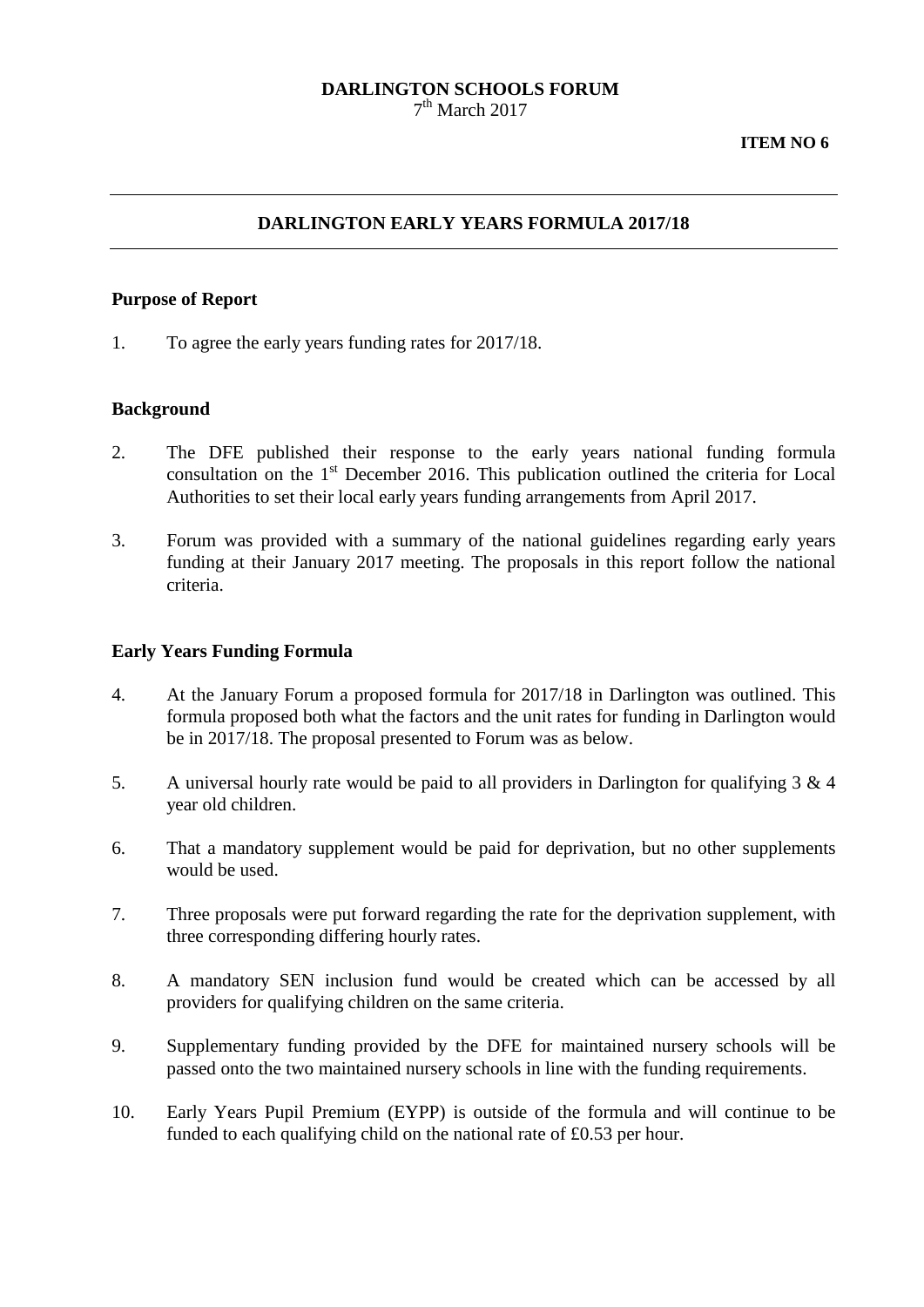- 11. The disabled access fund will be paid to settings for qualifying children at £615 per year in line with the national guidance.
- 12. The Local Authority will hold £113,754 of funding centrally to continue to provide funding into the Council's early years team. This team will continue to provide support to providers as in the current year free of charge.
- 13. For qualifying two year old children an hourly rate of £5.20 will be paid to all providers.
- 14. Following Forum the proposed formula for Darlington was consulted upon locally. This consultation involved a questionnaire being sent to all providers and two contact sessions, where providers could ask questions regarding the questionnaire and the proposals. In addition the Early Years team provided one to one responses to questions from providers. The questionnaire is attached at appendix one.

# **Outcome of the consultation**

- 15. The questionnaire asked six questions the full results of which are attached at appendix 2. In summary from the consultation,
	- a. All respondents agreed that there should be one universal hourly rate for qualifying 3 & 4 year old children.
	- b. The largest percentage of respondents preferred that the deprivation rate be reduced by 50% with a corresponding increase in the hourly rate.
	- c. All but one respondent agreed to not have any discretionary supplements.
	- d. All respondents agreed with the proposal to pass on all two year old funding and hence have a rate of £5.20 per hour for qualifying children.
	- e. All respondents agreed with the increase in the SEN inclusion fund, to cover the 30 hour entitlement from September 2017.
	- f. All respondents agreed with the proposal for the procedure for accessing the SEN inclusion funding.

# **Darlington's Formula for 2017/18**

16. In line with the outcome of the consultation it is proposed that Darlington's formula for early years in 2017/18 will be as follows.

# Qualifying 3 & 4 Year Old Children

- 17. A universal hourly rate will be paid to all providers from April 2017. This rate will cover payments for both the universal 15 hour entitlement and the 30 hours enhanced when introduced from September 2017.
- 18. The hourly rate payable for 2017/18 will be £4.15.
- 19. Only one supplement will be paid, this being the mandatory deprivation supplement. This supplement will be paid based on IDACI bandings (as in 2016/17) for the top 30% of most deprived postcodes. Payments will be made on a per child basis each term as follows.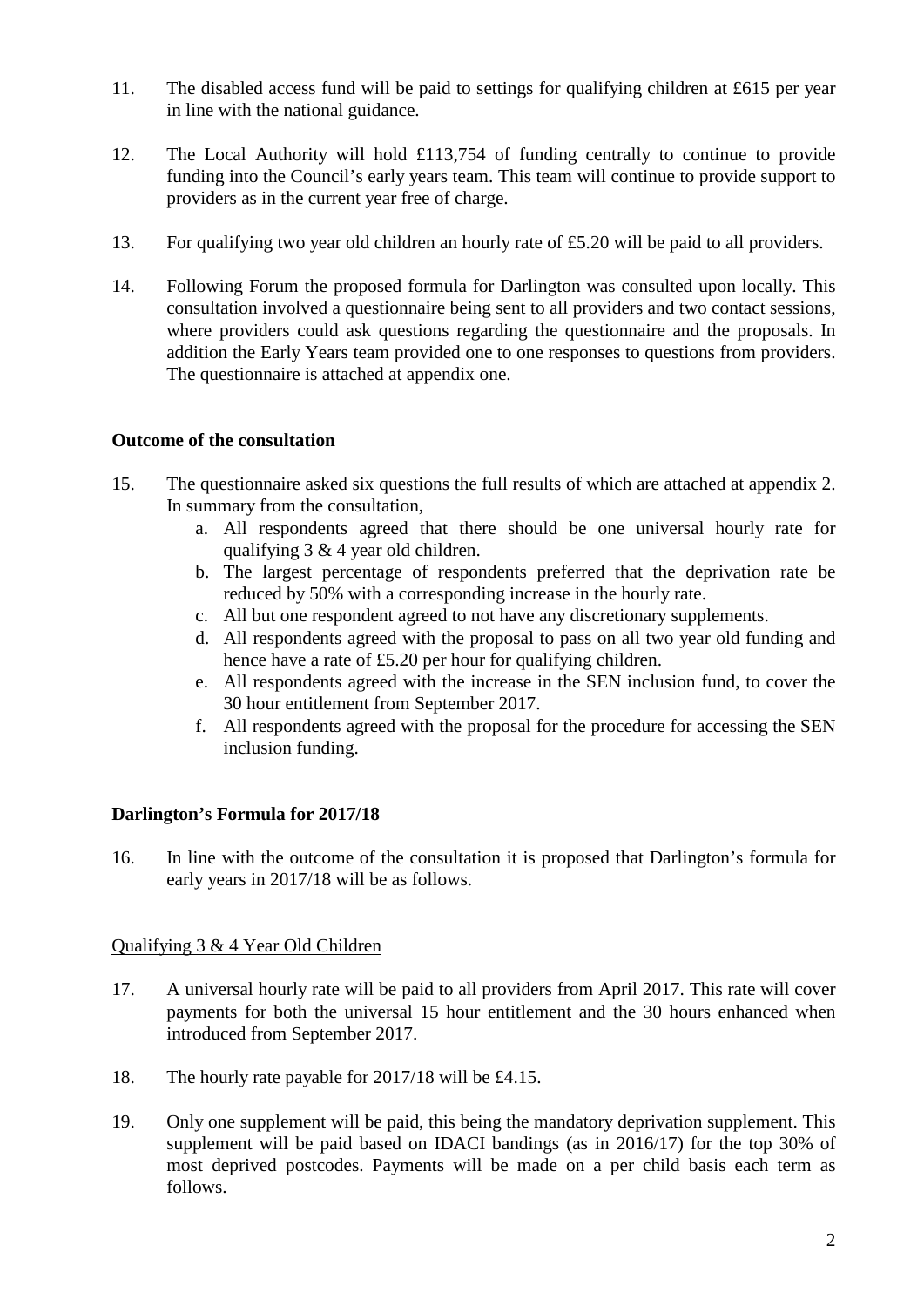£50 for the top 10% of deprived post codes £25 for the top 11% to 20% deprived postcodes £12.50 for the top 21% to 30% deprived post codes.

- 20. EYPP will be paid to qualifying children at the rate received from the DfE, currently £0.53 per hour.
- 21. The disabled access fund will be paid to settings for qualifying children at £615 per year in line with the national guidance.
- 22. All funding received through the supplementary funding for maintained nursery schools, will be passed onto the two maintained nursery schools in equal shares. The current indicative amount of funding in this area is £223,476, which if received will equate to £111,738 per nursery school.

## Qualifying 2 year old children

23. A rate of £5.20 per hour will be paid to all providers.

## Central Funding

24. The Local Authority will hold £113,754 of funding centrally to continue to provide funding into the Council's early years team. This "top slice" represents 2.2% of the 2017/18 funding allocation and is therefore well within the maximum 7% allowable for 2017/18.

# SEN Inclusion

25. A SEN inclusion fund is a mandatory requirement of the early years formula. As per the proposal to Forum in January an allocation of £150,000 has been set aside for SEN inclusion in 2017/18. This allocation will cover children accessing universal entitlement and also children accessing the 30 hour entitlement. As it is unknown exactly how many children will qualify for funding and what the uptake will be for the additional entitlement assumptions have been made in setting the £150,000 budget. It is possible that the demand on this budget will be greater than the £150,000 allocated, if this is the case it is intended that funding will be drawn from any underspend that is brought forward from 2016/17. It is preferred to use underspend to bridge any SEN funding shortfall as the alternative would require the universal hourly rate to be reduced.

## 2016/17 Resources

- 26. Within the 2016/17 budget management it is currently projected that there will be underspends in the early years budgets. The final expenditure for 2016/17 will not be known until all payments have been made for the spring term (and therefore the projection is subject to change), however it is likely that there will be underspend to bring forward from 2016/17 into 2017/18.
- 27. It is not intended to allocate this underspend within the 2017/18 formula at this stage as there are a number of unknowns in the building of the formula that may require additional